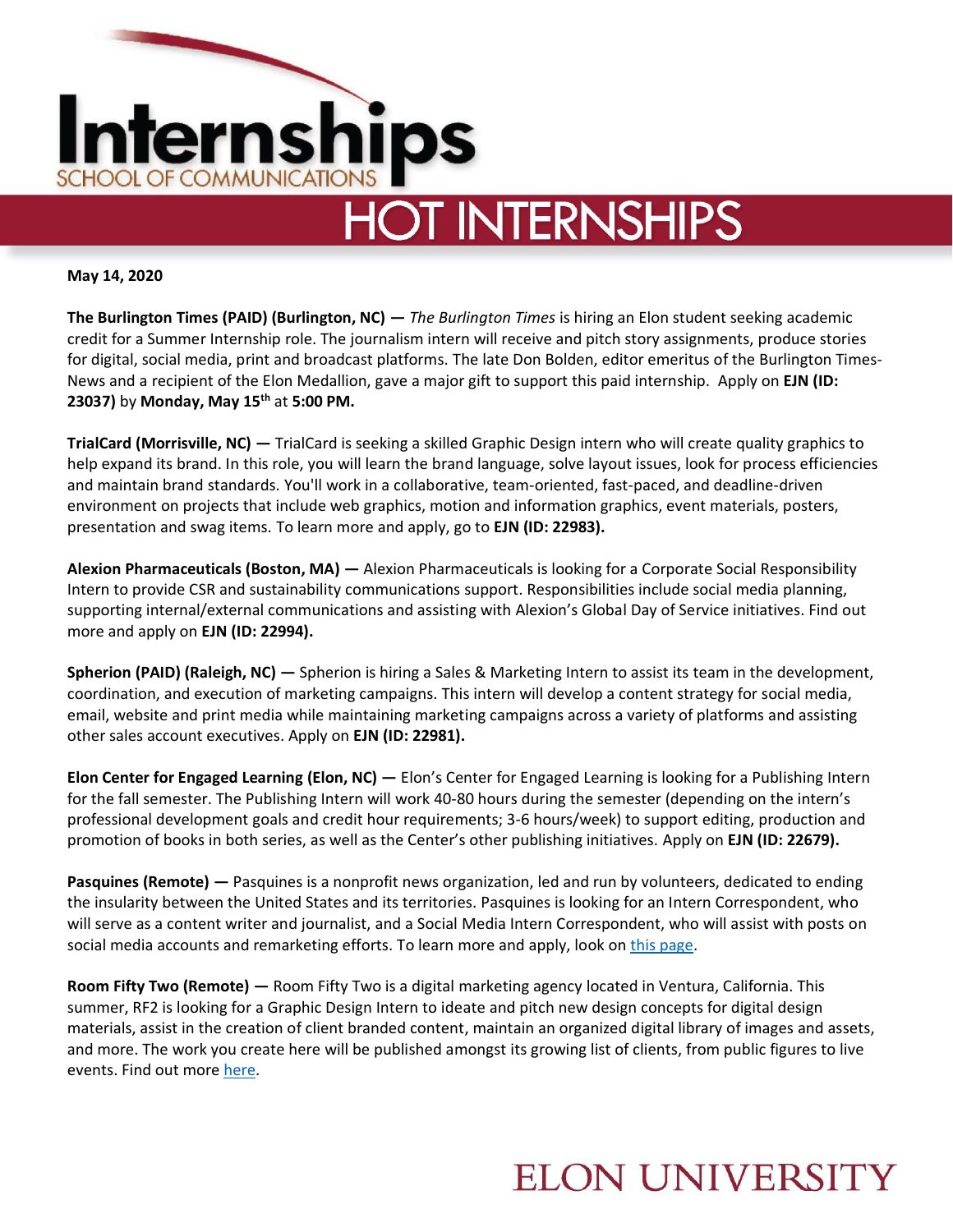

# **HOT INTERNSHIPS**

**The Passion Fruit Media (Remote) —** The Passion Fruit Media, LLC. is a Rhode Island-based digital marketing agency offering free online social media lessons, social media tutoring and custom content creation for small business owners, bloggers and creative students. The Passion Fruit Media is offering the following remote, part-time positions: Pinterest Social Media Intern, Virtual Blogging Intern, News Reporter Intern and Twitter Social Media Intern. These internships are each three months long and require about 10 hours of work per week. Clic[k here](https://www.thepassionfruitmedia.com/work-with-us) to learn more about these opportunities.

**INFUSEmedia (Newton, MA) —** INFUSEmedia is offering an Unpaid Marketing Internship to create and maintain marketing content, maintain digital campaigns, conduct research on marketing trends, and build and update media lists. The intern will gain visibility into all aspects of marketing — from content to technology, campaigns, PR and much more. To learn more and apply, click [here.](https://jobs.smartrecruiters.com/INFUSEmedia1/743999710716370-unpaid-marketing-internship)

**CoinDesk (Remote) —** CoinDesk is looking for a Podcast Intern to work amongst its podcast network and production team. This individual should be audio-centric, detail oriented and ready to immerse themselves into the fast paced production schedule of a media website at the center of a fundamental transformation in the global economy, fueled by the rise of cryptocurrency, blockchain, and digital assets. The Podcast intern will be working on different kinds of podcasts, short form audio and network curation: daily shows, evergreen explainers, documentary style productions, and personality based series. Click [here](https://boards.greenhouse.io/coindesk/jobs/4734964002?gh_src=3c65dc9c2us) to apply.

**A.N. Publishing (Remote) —** A.N. Publishing is looking for International Journalist Interns. These interns will cover international content focused on one of four regions including Africa, China, the Middle East and the United Kingdom as their regular beat for *Modern Treatise's*, an international publication. This internship requires writing a weekly column for one of the four regions. Find out more and apply [here.](https://jobs.smartrecruiters.com/ANPublishing1/743999711366831-international-journalist-intern?utm_source=adzuna&utm_medium=adzuna)

**RTI International (PAID) (Remote) —**HR Directions seeks a Communications Intern for its client, RTI International. This intern will collaborate with team members and communicate the company's ongoing work, both internally and externally. Responsibilities will include, but are not limited to: developing and maintaining a schedule of internal and external web and social media posts, crafting stories and creating communications collateral (interviews, images, text, videos, and voice), and assisting with reporting efforts (PowerPoint, Graphic Design, etc.). Clic[k here](https://rtiint.referrals.selectminds.com/domestic/jobs/communications-internship-4031?src=JB-10203) to apply.

**Banyan Global (Remote) —** Banyan Global, an international development consulting firm, is seeking an Innovation, Learning and Communication Intern to join its team this summer. This intern will be tasked with updating Banyan Global's website and making suggestions for continued improvement, drafting social media posts, monitoring social media trends, and organizing Banyan Global documents, infographics, and other materials to improve the firm's knowledge management. This is a part-time internship that requires 20 hours of work per week. Click [here](https://careers-banyanglobal.icims.com/jobs/1556/innovation%2c-learning%2c-and-communication-intern/job?mode=job&iis=Job+Posting&iisn=LinkedIn&mobile=false&width=895&height=500&bga=true&needsRedirect=false&jan1offset=-300&jun1offset=-240) to apply.

**Pure Insurance (PAID) (Remote) —** Pure Insurance is hiring a part-time Instructional Design/E-Learning Intern for the summer. This intern will assist the Learning and Development team through design and development of training content that supports the onboarding and insurance related technical development of PURE employees. The Instructional Design Intern will partner with a team to plan, design, develop, test and deploy virtual learning and selfpaced learning. The intern will apply principles of adult learning to design and develop creative content that reflects best practices in learning design and the company's brand identify and aesthetic. To find out more, look [here.](https://pureinsurance.wd5.myworkdayjobs.com/en-US/PURE/job/Remote-NY/Instructional-Design-E-Learning-Intern_R600)

**Endeavor (Remote) —** Endeavor is a mission-driven, global organization leading the high-impact entrepreneurship movement. This summer, Endeavor is offering a remote Content Strategy Internship. This intern will have the opportunity to amplify the stories of high-impact entrepreneurs around the world by curating and writing content for Endeavor's blog and social media channels, collaborate on developing and launching worldwide social media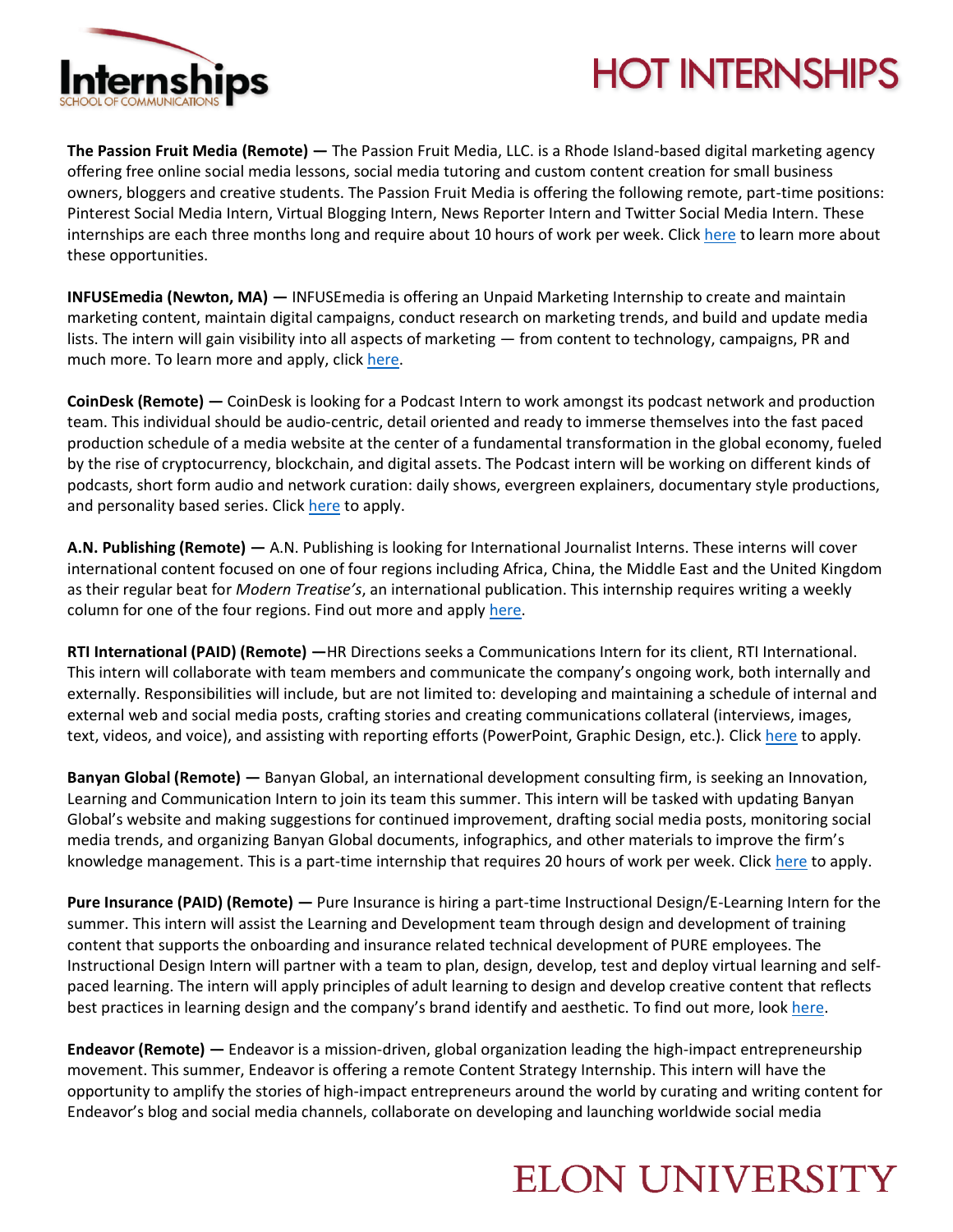

# **HOT INTERNSHIPS**

campaigns, and strategize with the Head of Communications to develop and launch a global content strategy and editorial calendar for Endeavor's marketing teams around the world. To learn more and apply, click [here.](https://apply.workable.com/endeavor-talent/j/48BFE40D66/)

**ZERO (Remote) —** ZERO is a non-profit organization dedicated to ending prostate cancer. ZERO is currently seeking a motivated and dedicated individual to assist its Marketing & Communications Team in supporting media outreach by coordinating calendar listings, pulling media lists and drafting pitches, and supporting its social media program by maintaining a calendar of events, a list of ideas for posts, tweets and outreach tactics. Clic[k here](https://zerocancer.org/why-zero/careers/marketingcommunications-intern/) to learn more. **Direct Federal Credit Union (PAID) (Remote) —** Direct Federal Credit Union, one of the top performing credit unions in the country, is hiring a Digital Brand Marketing & Design Intern. This part-time internship allows you to build your portfolio and/or resume, gain valuable design and marketing experience and contribute ideas that support our organization's growth goals. Responsibilities include working with the Marketing Team and Advertising Agency to create campaign concepts, designing digital and print advertisements and collateral, updating marketing materials with new product information and/or rates, and more. To find out more and apply, look [here.](https://recruiting.paylocity.com/Recruiting/Jobs/Details/273373)

**Contently (Remote) —** Contently, an NYC-based marketing technology start-up, is seeking a Content Strategy Intern to join its team this summer. The intern will support Content Strategists to pull reports, analyze data, translate data into actionable editorial concepts and develop knock-out content strategies. This internship will start remotely on June 1<sup>st</sup>, but has the potential to become an in-person internship. This is opportunity is unpaid and requires college credit. The intern must be available to work 20-25 hours per week. To learn more and apply, click [here.](https://boards.greenhouse.io/embed/job_app?token=2181707&gh_src=xyeugr1)

**ONE (PAID) (Remote) —** ONE is a global movement campaigning to end extreme poverty and preventable disease by 2030, so that everyone, everywhere can lead a life of dignity and opportunity. ONE is hiring a Communications Intern, who will work with the U.S. Communications team to monitor breaking news and press coverage, develop press lists, draft op-eds, press releases and advisories, coordinate meetings, participate in communication projects and provide general administrative support as needed. To find out more and apply, look [here.](https://recruiting.ultipro.com/ONE1007/JobBoard/23e61dfc-813d-5e3a-ba93-ec9aa1ee70fa/OpportunityDetail?opportunityId=bfa97138-b5e1-4e2b-b70e-40c593fb0f80&utm_source=LINKEDIN&utm_medium=referrer)

**Bandisintown (Remote) —** Bandisintown is looking for an Editorial Content + Events Intern to join its New York team virtually this summer. Responsibilities include researching, pitching and writing news stories, curating and maintaining editorial and social media calendars, conducting interviews with bands, crafting and scheduling social media postings, and more. Candidates must be enrolled in an internship program through an accredited educational program. This internship is unpaid and for-credit. At least 20 hours per week are expected. Click [here](https://apply.workable.com/bandsintown/j/C72DAE0932/) to learn more.

**Galerie Magazine (Remote) —** Galerie magazine, a luxury publication that engages readers who have a passion for art and design, is seeking a Social Media Intern for the summer. This intern will have the opportunity to work across Galerie's social media footprint (Instagram, Facebook, Pinterest), assisting with content production, research, and ideation. This unpaid internship is open to students seeking course credit and will run from June  $1^{st}$  to July 23<sup>rd</sup>, 2020. Clic[k here](https://www.linkedin.com/jobs/view/1847630843) to learn more and apply.

**imire (New York, NY)** — imire is hiring a Strategy & Insights Intern to join its fast-growing marketing agency team this fall. imre partners with some of the world's top consumer and healthcare brands. Its strategy team leans into empathy, design-thinking and optimism to ensure every activation and idea is rooted in deep and thoughtful emotional insights. College credit is required. You must be available at least 16 hours per week. Click [here](https://www.linkedin.com/jobs/view/1859865766) to apply.

**Gannett (Remote) —** Gannett, a digitally-focused media marketing solutions company, is looking for remote Reporting Interns to join its team of journalists. Gannett is committed to giving its interns the same opportunities as journalists. Last summer, one intern finished with three-dozen bylines, which were on the front page or the metro cover. This is a full-time internship that will take place Monday-Friday. Look [here](https://recruiting.adp.com/srccar/public/nghome.guid?c=2163213&d=GateHouse&prc=RMPOD1&r=5000606554106#/) to find out more.